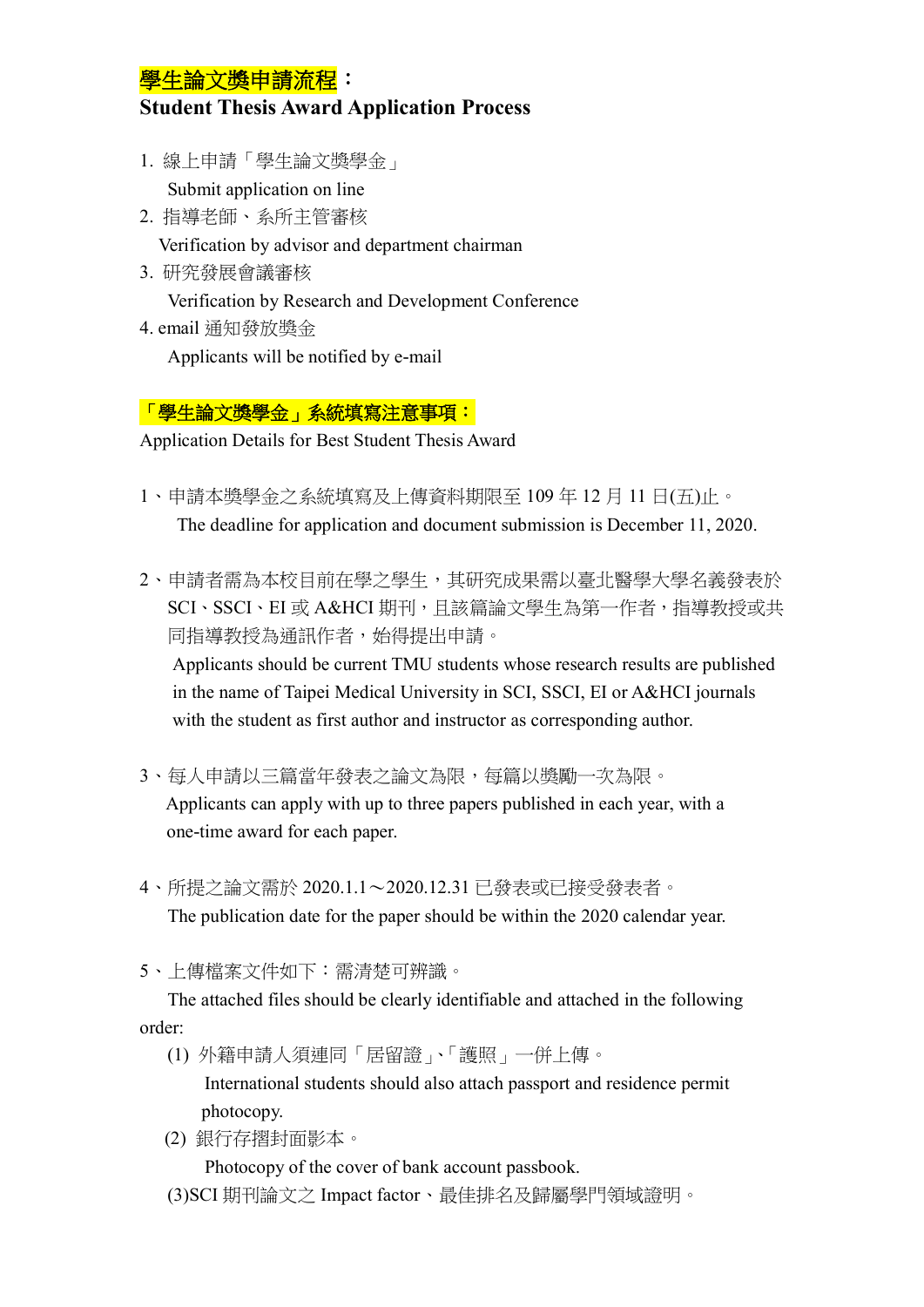請參閱 2019 SCI Journal Citation Report(若無此資料亦可至圖書館網頁查 詢影印)。SSCI、EI、A&HCI 等收載之期刊論文,也請上傳該期刊所屬 研究領域之相關證明資料。

Impact factor for SCI, best ranking and proof from relevant academic field: Please refer to 2019 SCI Journal Citation Report. The published thesis on SSCI, EI, and A&HCI and other journals should attached academic proof from relevant academic field.

(4)學術期刊論文 original paper (原始論著)、reprint(抽印本)、galley proof(校 樣本)或接受函。

The original paper, reprint, galley proofs, and letter of acceptance.

並請務必用螢光筆在論文上註記標示 「第一作者姓名」 及 「相同貢獻 作者姓名」、「通訊作者姓名」、「發表學校名稱」、「出版日期」 、 「期刊名稱」、 「期刊論文歸屬學門領域」 、 「**Impact factor**」 、 「最 佳排名」 、 「論文巻**/**期」 、 「論文頁數起訖」。

Please highlight for annotation on the paper: the first author, equal contributor, corresponding author, school, publication date, journal name, field of research, impact factor, best ranking, volume number and pages.

(5)應屆畢業生或博士後研究員請上傳畢業證書,若有其他作者與第一作者 equal contribution 為北醫學生者,要一起上傳學生證影本,俾利審核計算 獎學金。

New graduates and postdoctoral researchers should attach certificate of graduation. If there are first authors in equal contribution or other authors, their student IDs should be uploaded as well.

6、 學生論文獎之獎勵金額,按照教師研究論文獎獎勵金額乘 0.5 計算(每篇論文 若有兩位(含)以上之第一作者,獎勵金額除以第一作者數計算(第一作者皆為 北醫學生者除外))。

The scholarship amount will be half of the amount of professor's research award. (This award should be divided by the number of first authors, except for those who all are TMU students.)

- 7、 總獎勵金額如超過該年度預算,則每件獎勵金額按比例刪減。 If the amount of the award exceeds the annual budget, each award will be reduced proportionately.
- 8、 博士後研究人員比照學生給予獎勵。

The awards for postdoctoral researchers are calculated according to the student rates.